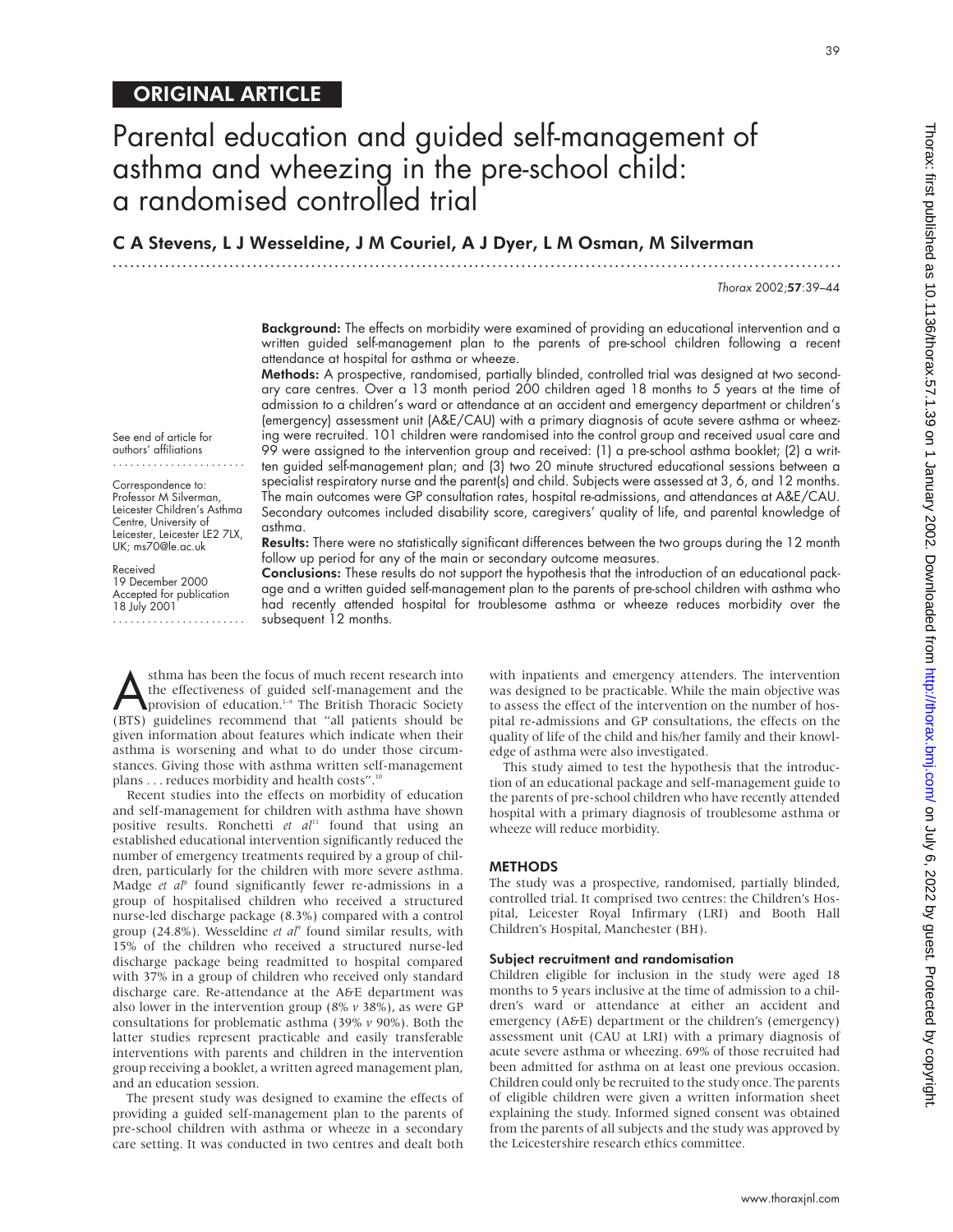Children were recruited over a period of 13 months and, following parental consent, were randomly assigned to either an intervention or a control group. Randomisation was achieved by generating numerical codes in random permuted blocks of 10. Codes were held in individual sealed numbered envelopes. Separate lists were generated for each patient group (inpatient and A&E/CAU) and for each study centre (LRI and BH).

Children admitted to hospital as inpatients were recruited on the day of discharge. Not all eligible children admitted as inpatients during the study period were included as recruitment did not take place over weekends or when a specialist respiratory nurse was not available. Children who had attended A&E/CAU but were not admitted were contacted by telephone at home on the first working day after the day of attendance. Thus, all parents of children admitted to A&E/CAU during the study period were asked to participate in the study. Recruitment of children and data collection was carried out at LRI by two researchers (CS and LW) while the intervention was given by two specialist respiratory nurses (MG and LW). At BH children were recruited and data were collected by one researcher (AD) and the intervention was given by one specialist respiratory nurse (JF).

At recruitment parents were asked to complete two questionnaires. The baseline questionnaire assessed the child's previous hospital admissions, pattern and severity of asthma symptoms, atopic disease, known precipitating factors for wheeze, and medication on discharge. A second questionnaire recorded parent's recall of the information they had received about asthma at the time of their child's discharge from hospital, its source, how long it took to impart, whether written or verbal, and how useful they found it. Parents of children admitted to a ward were asked to complete it once they were home, following their child's discharge from hospital. Parents whose children attended A&E/CAU were given the questionnaire at the time of recruitment (before any educational intervention). They were all asked to return it in a freepost envelope. Discharge medication was decided by clinical staff who were unaware of the group to which a child had been assigned.

#### Intervention

Children assigned to the intervention group received: (1) a general education booklet about asthma in pre-school children (excluding babies); (2) a written guided selfmanagement plan; and (3) two 20 minute structured educational sessions given on a one to one basis by a specialist respiratory nurse with a diploma in asthma care to the parent(s) and child. Children recruited as inpatients received the first session on the ward on the day of discharge and returned to a special outpatient clinic 1 month later for the second session. Children recruited from A&E/CAU received their initial education session in the outpatient clinic within 2 weeks of attendance at A&E/CAU and returned 1 month later for their second visit. Those who failed to attend on any occasion were telephoned to arrange one further appointment.

The first educational session focused in sequence on the topics covered in the booklet and included personalisation of the self-management plan. The second session was aimed to be parent-led, discussing issues raised by the parents with a review of parents' techniques in administering medicines to their child. The 12 page A5 booklet written specifically for use in this study was adapted from the booklet used by Wesseldine *et al.*<sup>9</sup> It covered symptoms, common triggers and how to avoid them, and the treatment of asthma. It emphasised practical steps for parents to manage their child's wheezing and provided spaces in which parents could individualise the information. The booklet was assessed for readability using the SMOG grading formula at grade 7.<sup>12</sup> The portable, 10  $\times$ 10 cm folded self-management plan provided instructions on



Figure 1 Trial profile showing the drop outs at each assessment stage. Families who were assessed 12 months after recruitment but were unavailable for earlier assessments were not classed as drop outs.

when to use reliever medication, what to do if the child's asthma worsened, signs of severe asthma, and appropriate actions to be taken. These actions were, as a first step, to give the child 2–4 puffs of reliever, depending on response, to be repeated every 3–4 hours if necessary and, as a second step, to start prednisolone (if provided) and to go to the GP. A large volume spacer (Volumatic, GSK or Nebuhaler, Astra Zeneca) and metered dose inhaler (with or without facemask, depending on the age of the child) were the standard devices. The plan provided spaces for the specialist respiratory nurse to enter the child's current asthma medications. The draft booklet and self-management plan were reviewed by two specialist respiratory nurses (LW and JF) and two consultant paediatricians (MS and JC). The cost of providing the written information amounted to £22.71 per subject while the education sessions cost £27.46 per subject.

Children assigned to the control group received usual care (a range of medical and nursing approaches used at present, according to the skills of the health professionals).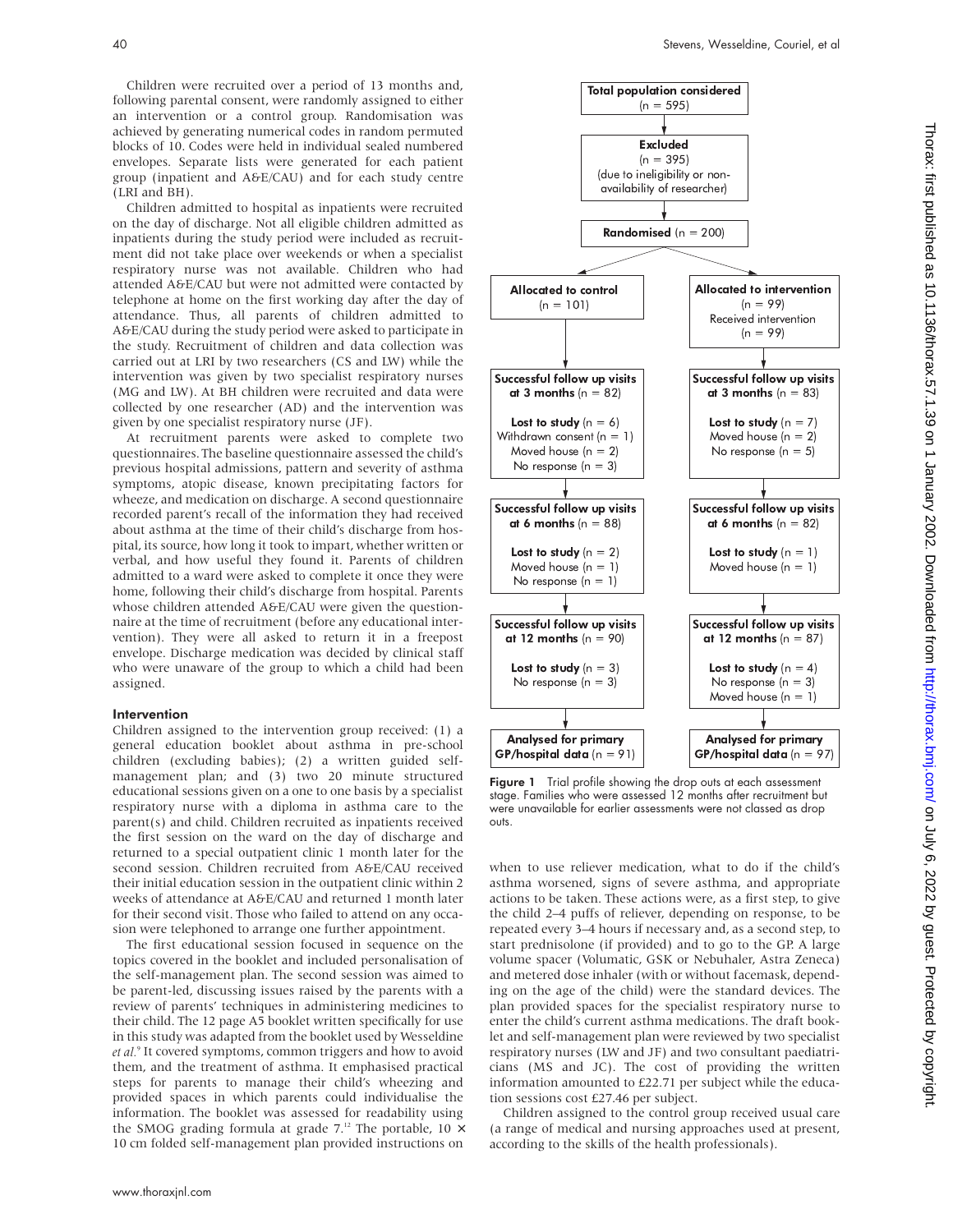|  |  | Table 1 Demographic and clinical characteristics of study children at baseline |  |  |  |
|--|--|--------------------------------------------------------------------------------|--|--|--|
|--|--|--------------------------------------------------------------------------------|--|--|--|

| Characteristics                                                                          | Intervention $(n=99)$ | Control $(n=101)$ |
|------------------------------------------------------------------------------------------|-----------------------|-------------------|
| Sex (male: female)                                                                       | 65:34                 | 69:32             |
| Age (months)                                                                             | $32(18-61)$           | $32(14-61)$       |
| Ethnic origin (Asian: West Indian: Caucasian: other)                                     | 12:2:79:6             | 16:1:80:4         |
| Given a diagnosis of asthma                                                              | 63                    | 75                |
| Previous admissions to hospital (median (IQR))                                           | $1(0-3)$              | $1(0-1.5)$        |
| Wheezing only with colds                                                                 | 59 (60%)              | 52 (51%)          |
| Cough/wheezing episodes > 2 days during last 12 months (median (IQR))                    | $4(2-6)$              | $3(2-8)$          |
| Triggers (colds: exercise: pets: dust: other)                                            | 88:27:4:5:3           | 85:29:7:7:7       |
| History of eczema: hayfever: food allergy                                                | 53:2:8                | 55:10:11          |
| Preventer prescribed on discharge                                                        | 10:32:11:1            | 12:25:16:0        |
| (fluticasone:beclomethasone:budesonide:cromoglycate)                                     |                       |                   |
| Preventer daily dose prescribed on discharge (µg/day)*                                   | 200 (200-1000)        | 400 (80-800)      |
| Reliever prescribed on discharge (salbutamol:terbutaline:ipratropium)                    | 78:11:1               | 77:16:0           |
| Step on BTS guideline at time of discharge (1:2:3:4)                                     | 40:47:11:0            | 44:43:12:1        |
| Parents or caregivers had some prior knowledge of asthma                                 | 48                    | 49                |
| Prior sources of information (leaflets:GP:hospital doctor:magazines: hospital nurse:NAC) | 24:25:18:10:21:1      | 24:27:18:6:19:6   |

\*In "beclomethasone equivalent" doses.

#### **Outcomes**

Outcomes were measured at 3, 6, and 12 months following recruitment. The main outcomes were GP consultation rates, hospital re-admissions, and attendances at A&E or CAU. These were collected from the child's GP records and from hospital notes and records.

Secondary outcome measures included the child's asthma symptoms and consequent level of disability as perceived by the parents, assessed using Usherwood's<sup>13</sup> index of perceived symptoms in asthmatic children (IPSAC) measure with minor adaptations. On this measure a higher score represented greater perceived disability or extent of symptoms. The qualtiy of life of the parents or caregivers was assessed using Juniper's<sup>14</sup> paediatric asthma caregiver's quality of life questionnaire (PACQLQ) with minor adaptations. Lower scores represent more severe impairment.

Symptom diaries completed over the 4 weeks before each follow up visit were used to measure morbidity and the appropriateness of the parents' or caregivers' responses to changes in the child's asthma. The diaries were scrutinised blind—that is, by a member of the team who had not been involved in the educational intervention. Episodes were identified as two or more days of worsening asthma symptoms as determined from each child's baseline asthma symptoms. The parents' responses were classified as appropriate if they changed their child's treatment in accordance with the self-management plan.

Two further measures were developed for use in this study. In a 42 item caregivers' knowledge of asthma questionnaire administered at the first follow up visit respondents were required to indicate whether a statement about asthma was true or false. All the questions were based on topics covered in the educational sessions and booklet. Scores could range from 0 to 42. An attempt was also made to measure the perceived confidence of the parents or caregivers in caring for their child. Parents were asked to respond to 14 statements using a 4 point scale on which total scores could range from 0 to 56.

Pilot tests of all the measures used in the study were undertaken with up to 10 respondents. No major problems were found with any of the measures.

#### Data management and statistical analysis

A sample size of 200 (100 per group) has 80% power to detect differences of 0.4 SD between two groups at a 5% significance level and differences of 20% in categorical data.

The SPSS statistical package was used to analyse the data. Between group differences were examined using a *t* test,  $\chi^2$ test, or the Mann-Whitney U test as appropriate. Although it

was not the primary aim, some subgroup analysis was performed comparing children recruited from A&E/CAU with those recruited as inpatients, and a comparison of patients at LRI with those at BH. The results were analysed on an intention to treat basis.

#### RESULTS

From February 1998 to March 1999, 200 children were recruited to the study of which 177 were successfully followed for 12 months, 87 in the intervention group and 90 in the control group. Figure 1 shows a trial profile of the children eligible for the study. The main reasons for drop out from the study were either a lack of response to letters, telephone or personal calls or that the family had moved house. GP and hospital data were collected for 91 children in the control group and 97 in the intervention group.

The two groups were comparable at baseline (table 1). The age of the children ranged from 14 to 61 months and the population reflected the ethnicity of the communities served by the two study centres. Both groups cited colds as the main trigger for coughing or wheezing episodes. For 56% of the children colds were the only trigger for wheeze. Approximately half of the children in each group also suffered from eczema. While 69% of the children had been given a diagnosis of asthma, many were classed as having mild asthma with 42% on step 1 of the BTS guidelines<sup>10</sup> and 45% on step 2 of the guidelines. Attendance at the first and second education sessions was 100% and 73%, respectively, for the inpatients and 93% and 68% for the A&E/CAU subjects.

The information recalled by parents shortly after discharge from hospital was most reliably evaluated in those families whose child was an inpatient, as it is known who had received the information package prior to completion of the questionnaire. For those discharged as inpatients and allocated to the control group, 49% of parents (26/53) recalled receiving verbal information compared with 94% (46/49) in the intervention group. In practice, all those in the intervention group were given verbal information. Parents recalled that imparting this information took 5 minutes or less for 73% (19/26) of the control group, while for 85% (39/46) of the intervention group it took 10 minutes or more. In practice, a mean of 23 minutes was taken for the first education session and 20 minutes for the second session. Only 15% (8/53) in the control group reported receiving written information, but all found it at least of some use. The most frequently discussed topics were symptoms of asthma and what to do when the child's asthma gets worse. Of the control families recruited as A&E/CAU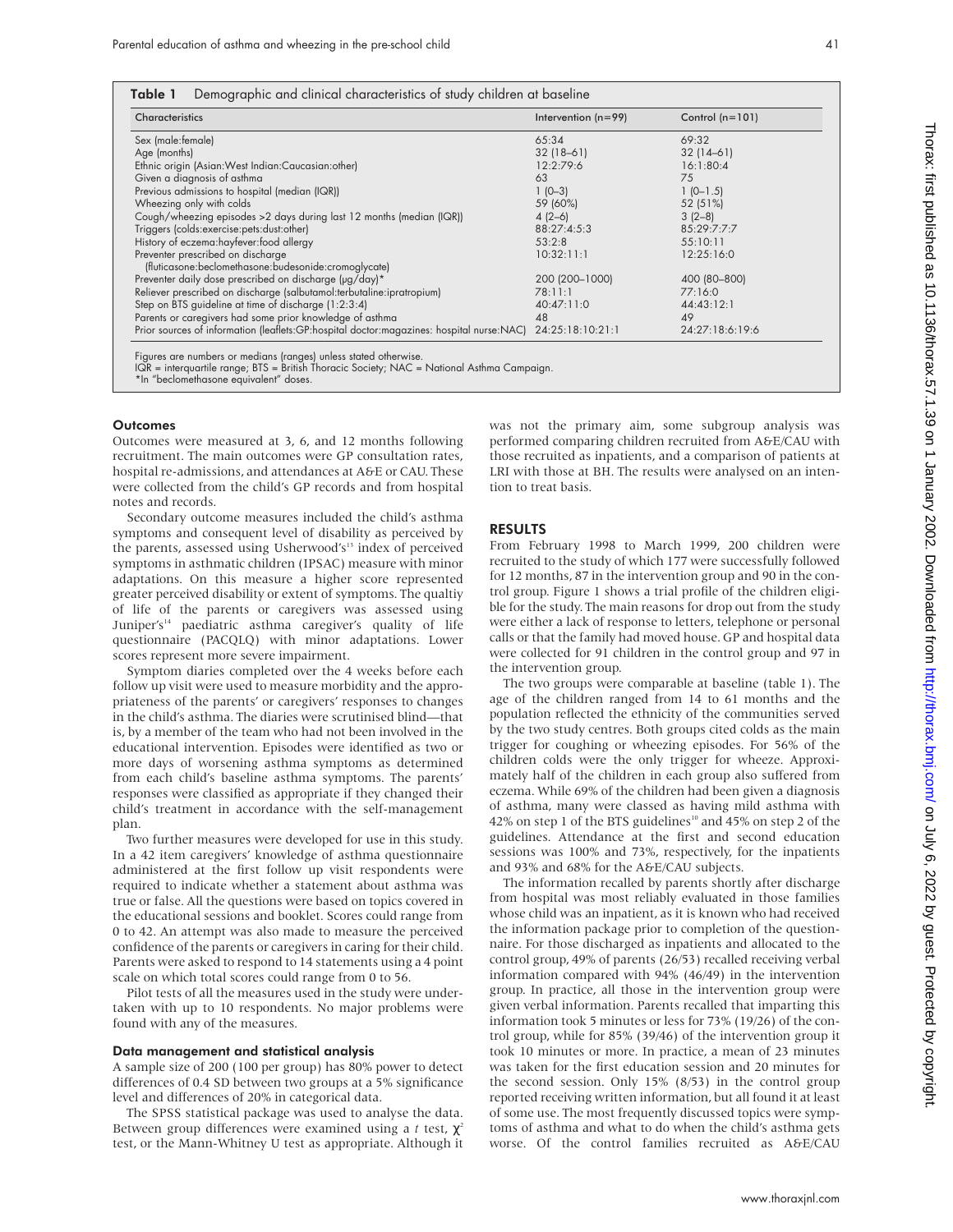| Health care resource utilisation in the 12 month study period (collected from GP and hospital records)<br>Table 2 |                    |               |               |          |                                         |  |  |
|-------------------------------------------------------------------------------------------------------------------|--------------------|---------------|---------------|----------|-----------------------------------------|--|--|
| Health care resource                                                                                              | Intervention group | Control group | $\chi^2$ (df) |          | 95% CI for differences<br>between means |  |  |
| Mean (SD) GP consultations/subject/year                                                                           | 3.87(3.93)         | 4.13 (3.68)   |               | $0.63*$  | $-1.34$ to 0.81                         |  |  |
| Mean (SD) prescriptions written by GP for<br>asthma/wheeze medications/subject/year                               | 4.00(3.40)         | 3.44(2.79)    |               | $0.21*$  | $-0.31$ to 1.44                         |  |  |
| No (%) inpatient admissions                                                                                       | 26 (26%)           | 19 (19%)      | 1.11(1)       | $0.29**$ | $-0.03$ to $0.17$                       |  |  |
| No (%) A&E/CAU attendances                                                                                        | 17(17%)            | 19 (19%)      | 0.02(1)       | $0.88**$ | $-0.01$ to $0.03$                       |  |  |

n=97–99 for intervention group, 94–100 for control group. While it was possible to collect hospital data for some subjects who had dropped out, it was not always possible to trace a subject's new GP. \*<sup>t</sup> test.

\*\*Yate's correction.

attenders, 23% (10/43) recalled being given verbal information and 5% (2/43) written information.

#### Main outcomes

There were no statistically significant differences between the two groups during the 12 month follow up period for any of the main outcome measures: number of GP consultations, inpatient admissions, attendance at A&E, or prescriptions recorded (table 2). Subgroup analysis showed no statistically significant differences between the control and intervention groups for recruitment centre (LRI *v* BH), place of recruitment (inpatient ward *v* A&E/CAU), or for those who had had previous admissions or no previous admissions.

#### Secondary outcomes

There was no significant difference between the two groups on Usherwood's<sup>13</sup> IPSAC measure at 3, 6, or 12 months after recruitment (table 3). Differences between daytime symptom scores at the final assessment were approaching significance. Scores in both groups were higher at baseline than at subsequent assessments, reflecting the fact that the child had recently attended hospital. Following the initial assessment scores tended to be low, reflecting low levels of disability and symptoms.

Parental or caregivers' quality of life scores<sup>14</sup> showed no statistically significant differences between the two groups at 3, 6, or 12 months (table 3). However, the difference between the scores approached significance in the activity domain at 12 months with the control group (mean 5.77) scoring higher (better outcome) than the intervention group (mean 5.33, mean difference –0.44, 95% CI –0.89 to 0.02, p=0.06), whereas at baseline the intervention group scored higher, reflecting less restriction on activity. Following the trend of the IPSAC<sup>1</sup>

scores, the PACQLQ<sup>14</sup> scores in both groups were lower at baseline than at subsequent assessments, indicating greater impairment at the time of recruitment.

The parents' or caregivers' knowledge of asthma scores showed no statistically significant difference between the two groups (median scores 35.0 for the intervention group  $(n=81)$ )  $v$  33.0 for the control group ( $n=83$ ), median difference  $-1.0$ , 95% CI –2.0 to 1.0, K=2695).

No significant differences were found between groups in scores assessing the confidence of the parents or caregivers in caring for their child (median score 46.5 at the final assessment for the intervention group *v* 45.0 for the control group, median difference 0, 95% CI –2.0 to 1.0, K=3208).

The data from the symptom diaries showed no statistically significant differences between the two groups in terms of number, length or severity of episodes, or the appropriateness of treatment response at any assessment stage.

# **DISCUSSION**

The aim of this study was to test the hypothesis that the introduction of an educational package and a written guided selfmanagement plan to the parents of pre-school children who had recently attended hospital for troublesome asthma or wheeze would reduce morbidity over the subsequent 12 months. The results do not support the hypothesis. For all the main and secondary outcome measures there were no statistically significant differences between the two groups at any time point.

Possible explanations for the results of this study include issues related to the clinical trial methodology, the effectiveness

| Table 3                         | Quality of life scores                                                                                                               |                         |                                                      |                                                                                                                         |                                          |                                        |              |                                            |
|---------------------------------|--------------------------------------------------------------------------------------------------------------------------------------|-------------------------|------------------------------------------------------|-------------------------------------------------------------------------------------------------------------------------|------------------------------------------|----------------------------------------|--------------|--------------------------------------------|
|                                 | Mean (SD) overall quality of life scores<br>(Juniper's <sup>14</sup> Paediatric Asthma Caregivers'<br>Quality of Life Questionnaire) |                         |                                                      | Children's perceived disability and symptom scores (Usherwood's <sup>13</sup> IPSAC<br>measure) given as median (range) |                                          |                                        |              |                                            |
|                                 | Intervention<br>$(n=81-99)$                                                                                                          | Control<br>$(n=81-101)$ | p value* (95% CI<br>for difference<br>between means) |                                                                                                                         | Intervention<br>$(n=80-98)$              | Control<br>$(n=82-101)$                |              | Median difference<br>p value** (95% CI)    |
| <b>Baseline</b>                 | 4.28                                                                                                                                 | 4.12                    |                                                      | Daytime symptoms<br>Perceived disability<br>Nocturnal symptoms                                                          | 6(0 to 16)<br>5 (0 to 24)<br>5 (0 to 12) | 6(1 to 16)<br>6(0 to 24)<br>6(0 to 12) |              |                                            |
| 3 months<br>post-intervention   | 5.41(1.34)                                                                                                                           | 5.38(1.39)              | $0.90$ $[-0.45$ to<br>0.40                           | Daytime symptoms                                                                                                        | 4 (0 to 13)                              | 4(0 to 16)                             | 0.95         | $0.0$ (-1.0 to 1.0)                        |
|                                 |                                                                                                                                      |                         |                                                      | Perceived disability<br>Nocturnal symptoms                                                                              | 3(0 to 19)<br>3(0 to 11)                 | 3(0 to 21)<br>3 (0 to 12)              | 0.76<br>0.50 | $0.0$ (-1.0 to 1.0)<br>$0.0$ (-1.0 to 1.0) |
| 12 months<br>post-intervention  | 5.45(1.49)                                                                                                                           | 5.73(1.28)              | $0.19$ (-0.14 to<br>0.69                             | Daytime symptoms                                                                                                        | 3(0 to 16)                               | 3(0 to 16)                             | 0.07         | $-1.0$ (-2.0 to 0.0)                       |
|                                 |                                                                                                                                      |                         |                                                      | Perceived disability<br>Nocturnal symptoms                                                                              | 3(0 to 24)<br>3(0 to 12)                 | 2(0 to 32)<br>2 (0 to 12)              | 0.20<br>0.53 | $0.0$ (-1.0 to 0.0)<br>$0.0$ (-1.0 to 0.0) |
| *t test; **Mann-Whitney U test. |                                                                                                                                      |                         |                                                      |                                                                                                                         |                                          |                                        |              |                                            |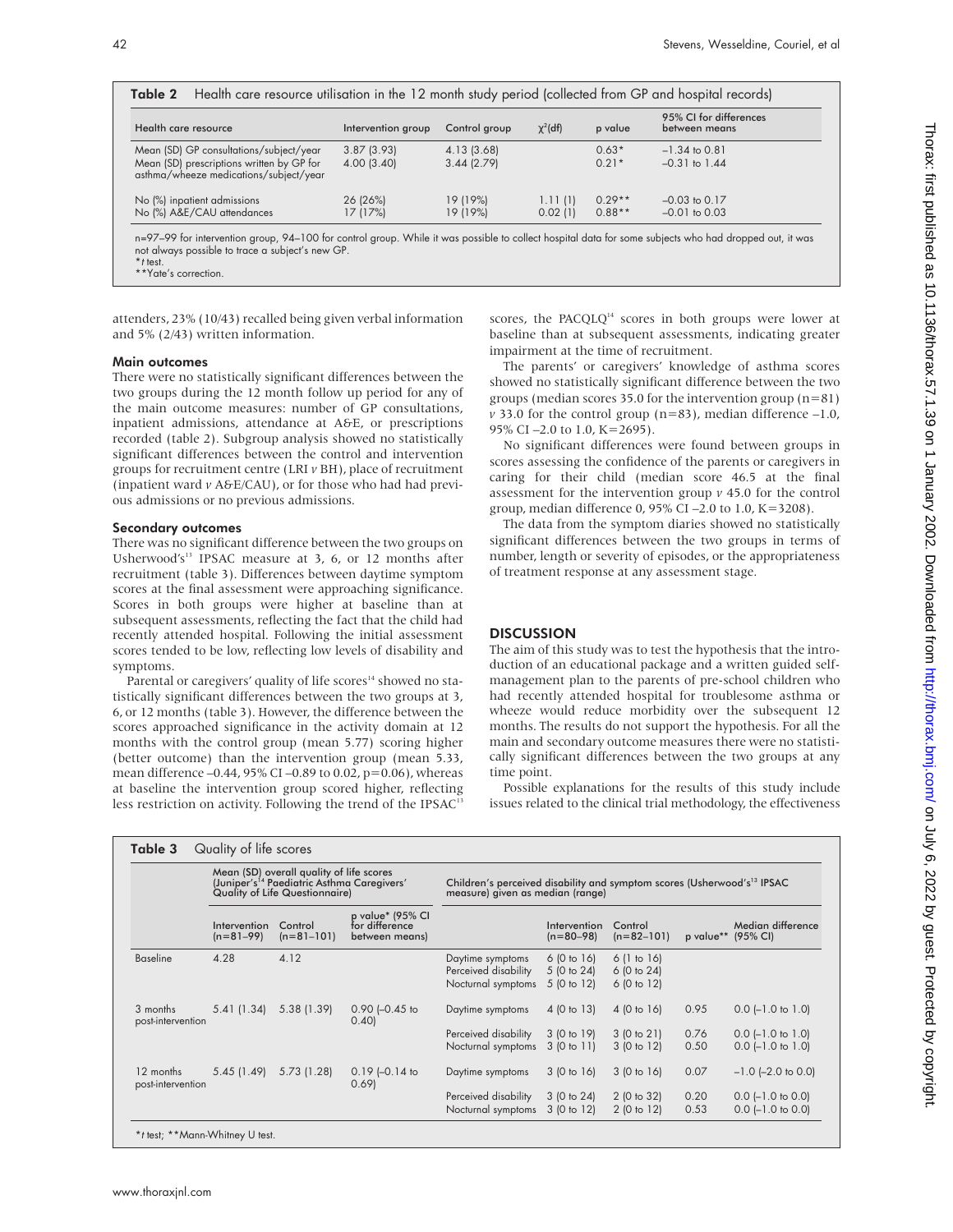of the educational techniques employed, and the appropriateness of the advice given which, although based on published guidelines,<sup>10</sup> is essentially derived from an adult model of asthma.

Firstly, were there technical inadequacies in the design of the study and in the way it was conducted? The study was designed and conducted as a randomised controlled trial and strictly adhered to randomisation with the use of sealed numbered envelopes. The study was not blind but neither general practitioners nor hospital doctors were aware of the group to which a child had been assigned. Recruitment to the study continued for 13 months, avoiding seasonal selection. The trial involved two centres which should reduce locality effects or selection bias. Dilution of the effects of the intervention is a possibility as many of the control group recall being given verbal information although not in as great depth as that given to the intervention group.

The treatment received by the study subjects on discharge from hospital was determined by the responsible clinicians rather than the trialists, so the subjects did not receive standardised treatment. This may have been a disadvantage in the design of the study. To have prescribed prednisolone in the self-management plan as a treatment for acute episodes of wheezing may have been helpful. However, there is no evidence to support the use of oral steroids for viral episodes of wheeze in the youngest age groups.

The validity of the questionnaires used to assess the parents' confidence in caring for their child with asthma or wheeze and the parents' or caregivers' knowledge about asthma can be questioned as the measurement tools had not been developed using a rigorous validation process. Furthermore, knowledge gained by parents before recruitment (table 1), during admission, or following discharge will have reduced the power of the questionnaire to identify knowledge gained as a result of the intervention. The frequency and intensity of assessments may have influenced the behaviour of all the subjects in the study, thus reducing the power of the intervention. However, no statistically significant difference was found between the two groups for the main outcome measures at the first assessment stage. In the main, there seem to be no grounds to question the validity of the main outcome measures of GP consultation rates, hospital re-admissions, and attendances at A&E/CAU, none of which showed any significant effect of the intervention.

Another explanation for the findings of this study is that the intervention was inadequately designed. The booklet and education sessions were modelled on those used successfully by Wesseldine<sup>9</sup> and on published principles for providing asthma education.<sup>15-17</sup> Previous studies<sup>8</sup> 9 using similar methods have shown education to be very effective in reducing hospital admissions*.* The asthma booklet was assessed for readability using the SMOG<sup>12</sup> grading formula and should have been appropriate to parents with a reading age of 12 years. This compares favourably with the National Asthma Campaign booklet "*Asthma in the under fives*"18 booklet which was found on average to require a SMOG reading grade of 9, representing a reading age of 14.

This study differed from the successful studies of Madge *et al*<sup>8</sup> and Wesseldine *et al*<sup>9</sup> in two major ways. Firstly, the previously successful interventions were carried out by a single highly motivated individual at one site while, in the present study, the intervention was carried out by three specialist nurses at two sites. However, since there was close cooperation in the development of the programme and since one of the three specialist nurses (LW) had already implemented a previously successful intervention, it is difficult to believe that this is the explanation for the lack of effect in the present study. The second major difference between this and previous studies may therefore hold the explanation for the present findings—namely, that the previous studies recruited children aged 2–16 years of age while the present study recruited children of pre-school age.

Further analysis of the data from the study by Wesseldine *et al*<sup>9</sup> shows that the effects of the intervention were weakest in the children aged 5 years and younger. In that study, while GP and A&E attendances were significantly fewer in the intervention group over the 6 month follow up period in the children aged 2–5 years, the difference in hospital readmissions between the intervention and control groups was not statistically significant. In the study by Madge *et al*<sup>8</sup> which also showed a significant intervention effect, almost 60% of those recruited were aged 6 years and older.

Why should advice suitable for older children not be effective in pre-school children? Young children are particularly likely to suffer from episodic viral asthma. In the present study this was the case for 56% of those recruited. Although 96% of those recruited had experienced at least one episode of wheezing during the previous 12 months, for almost 46% of these children the admission when they were recruited to the study was their first hospital admission and 87% were on steps 1 or 2 of the BTS guidelines<sup>10</sup> (although this grading may not be an appropriate measure of severity for episodic pre-school wheeze). Symptom diary data suggest that these children had few interval symptoms despite suffering from episodes severe enough to warrant secondary care. Thus, the advice given during the educational intervention may have been inappropriate and it may be that the standard medical advice based on the BTS guidelines<sup>10</sup> given to the parents of pre-school children with asthma is not sufficiently evidence based. There is evidence to question the efficacy of current treatment in young children, especially those in the youngest age groups.<sup>19 20</sup>

Despite the evidence for the efficacy of guided selfmanagement in older children, this study did not find that the introduction of a standard educational package and a written guided self-management plan to the parents of pre-school children with asthma who have recently attended hospital for troublesome asthma reduced morbidity. These findings suggest that further work is required to establish the efficacy and appropriateness of the treatment guidelines suggested for pre-school children with asthma or wheeze. Classification of pre-school wheezy children by pattern of disease (persistent or episodic) or aetiology (atopic or non-atopic) may be a starting point for clinical trials aimed at expanding the therapeutic evidence base. Further work should seek to clarify the most appropriate advice for the parents of pre-school children with asthma or wheeze, the most appropriate method for providing this, and the most appropriate methods of assessing the effects of such an intervention.

#### ACKNOWLEDGEMENT

The authors thank Melanie Gillespie (MG) and Jane Farrell (JF), specialist respiratory nurses for giving the educational sessions and running the outpatient sessions. They are indebted to all those families who participated in this study.

#### .....................

### Authors' affiliations

C A Stevens, L J Wesseldine, M Silverman, Leicester Children's Asthma Centre, University of Leicester, Leicester LE2 7LX, UK J M Couriel, A J Dyer, Booth Hall Children's Hospital, Manchester, UK L M Osman, Aberdeen Royal Infirmary, Aberdeen, UK

This study was funded by the NHS Executive Mother and Child Health Programme (MCH 16-15). Dr Martyn Partridge helped to prepare the initial research proposal under the auspices of the UK National Asthma Campaign.

#### REFERENCES

- 1 Søndergaard B, Davidsen F, Kirkeby B, et al. The economics of an intensive education programme for asthmatic patients: a prospective controlled trial. PharmacoEconomics 1992;1:207–12.
- 2 Mulhauser I, Richter B, Kraut D, et al. Evaluation of a structured treatment and teaching programme on asthma. J Intern Med 1991;230:157–64.